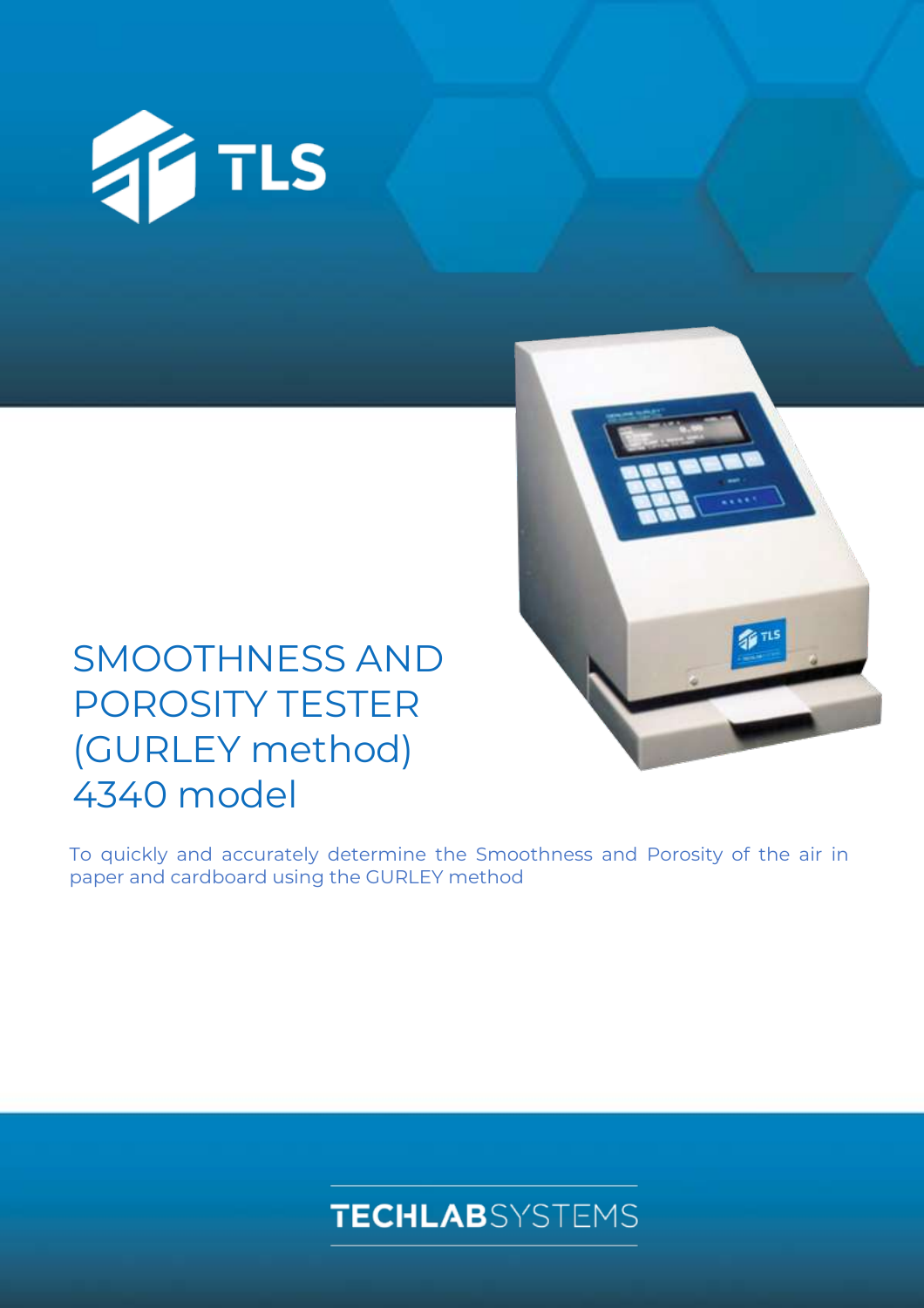

# **SMOOTHNESS AND POROSITY TESTER 4340 model**

### **APPLICABLE STANDARDS**

**ISO 5636/5 - TAPPI T-460 - TAPPI T536 - ASTM D-726 - ASTM D-202 - APPITA/AS 1301-420 - BS 5926 - CPPA D-14 - SCAN P-19 - SCAN P-53.**

#### **GENERAL INFORMATION**

This unit measures the air permeability and smoothness by the Gurley method of all types of laminated materials, mainly paper and cardboard.

The Model 4340 differs from the traditional manual densometers in several ways.

1/ The Model 4340 utilizes the latest mass flow and servo-regulator technology to provide a quick, accurate test that is oil-free.

2/ Second, pneumatic cylinders insure both a consistent clamping pressure as well as an automatic test feature; which allows the user to test a sample several times without constantly opening and closing the test area by hand.

3/ With the addition of an auto-drive mechanism, the user can program the number tests as well as the span they are tested over. Therefore, a sheet or strip of paper can be analyzed automatically, with output in either **Gurley** seconds, **Sheffield**, **Bendsten** or **Bekk** equivalent seconds.

By utilizing several state-of-the-art mass flowmeters, in addition to a servo-regulator, the Model 4340 can accurately test both low and high flow materials that have traditionally tested between 0 and 50.000 'Gurley Seconds'.

A typical test involves the Model 4340 automatically choosing the optimum test pressure (called 'AUTOSELECT') based on the amount of flow recorded on the corresponding flowmeter and then displaying the test time. At the end of each manual test, the user can toggle between either **Gurley** units, **Bendsten, Sheffield** or **Bekk** calculated equivalent units.

If an automatic test was chosen, the user can toggle between alternate equivalent units, after the mean and standard deviation has been calculated and displayed. If desired, the user can predetermine the units they want displayed (called 'USER-DEFINED').

- **Air permeability and smoothness tests in a single instrument**
- **Automatic and manual tests possible**
- **Reading in seconds**
- **RS-232 interface and printer connection**
- **Statistical analysis of results**